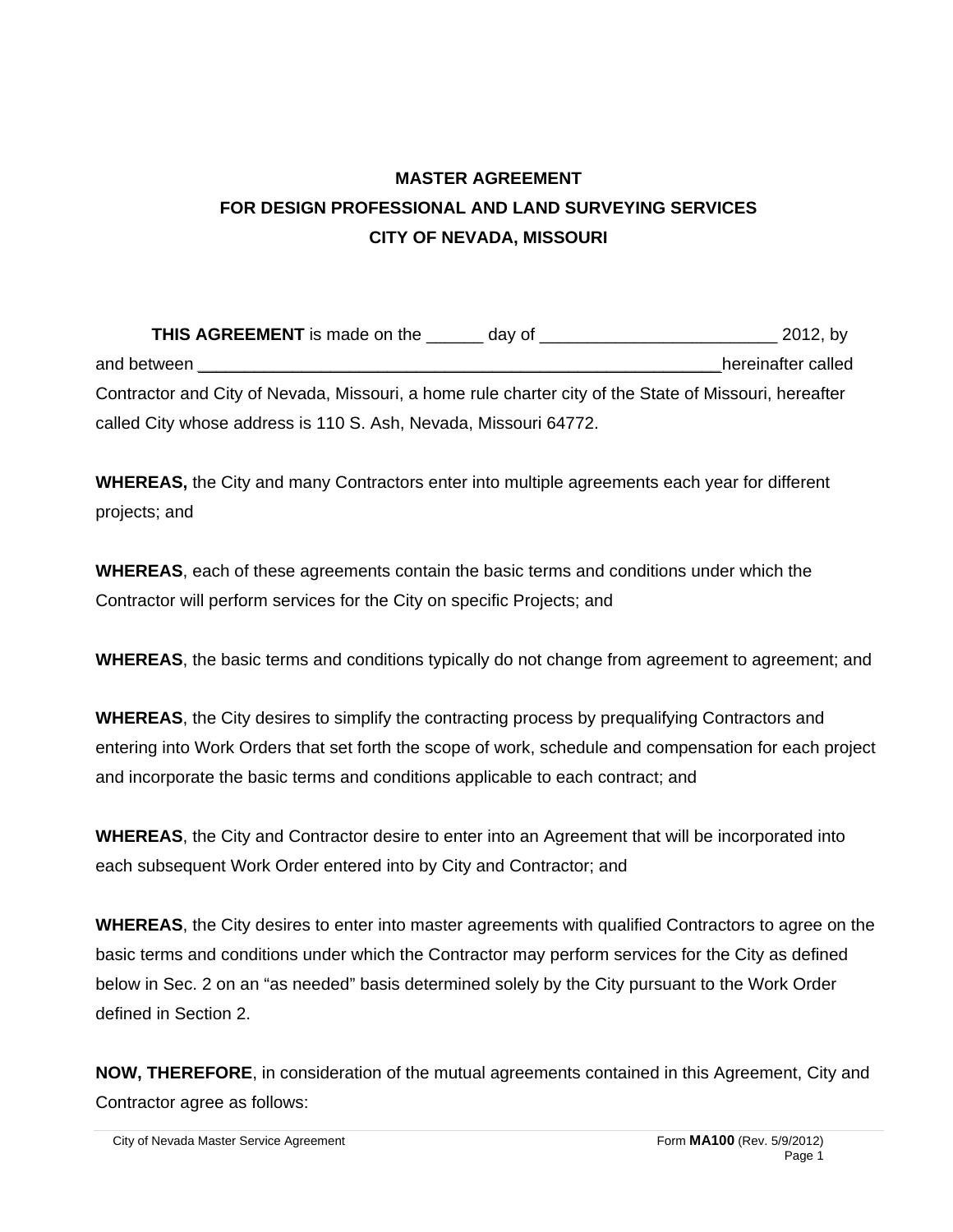## **PART I SPECIAL TERMS AND CONDITIONS**

#### **Sec. 1. Agreement of the Parties.**

Execution of this Agreement does not create any right in or expectation to a contract with the City nor obligates the City to negotiate or execute a Work Order with a Contractor. Neither party has any obligation under this Agreement until this Agreement is effective and:

1. This Agreement is signed by both parties; and

2. A Work Order (as defined below in Sec. 2) is mutually agreed upon, signed by the parties and certified as to availability of funds by the City Manager.

#### **Sec. 2. Work Order.**

 A. Services. All services assigned by City to Contractor under this Agreement will be set forth in a written Work Order specific for each Project.

B. "Work Order" means the following:

1. A document in substantial conformance with Attachment A and any amendments thereto, attached hereto and incorporated herein, which contains the following:

- a. Identification of the project ("Project") to which the Work Order applies;
- b. Description of the services to be performed ("Services");
- c. Compensation to be paid to Contractor for the Services ("Compensation");
- d. Proposed schedule for performance of the Services ("Schedule");
- e. The effective date of the Work Order; and
- f. Any additional terms and conditions specific to the Project.

C. Each Work Order and any amendment to a Work Order executed pursuant to this Agreement will automatically be incorporated by reference into and made a part of this Agreement. The terms and conditions of this Agreement are part of each Work Order and any amendment to a Work Order executed hereunder.

D. This Agreement imposes no financial obligation on the City. The City's financial obligation under this Agreement is limited to amounts set forth in each Work Order, which shall be signed by the City Manager or his designee.

E. Changes to this Agreement can be made only by a written amendment signed by both parties. Changes to a Work Order can be made only by a written Work Order Amendment signed by both parties.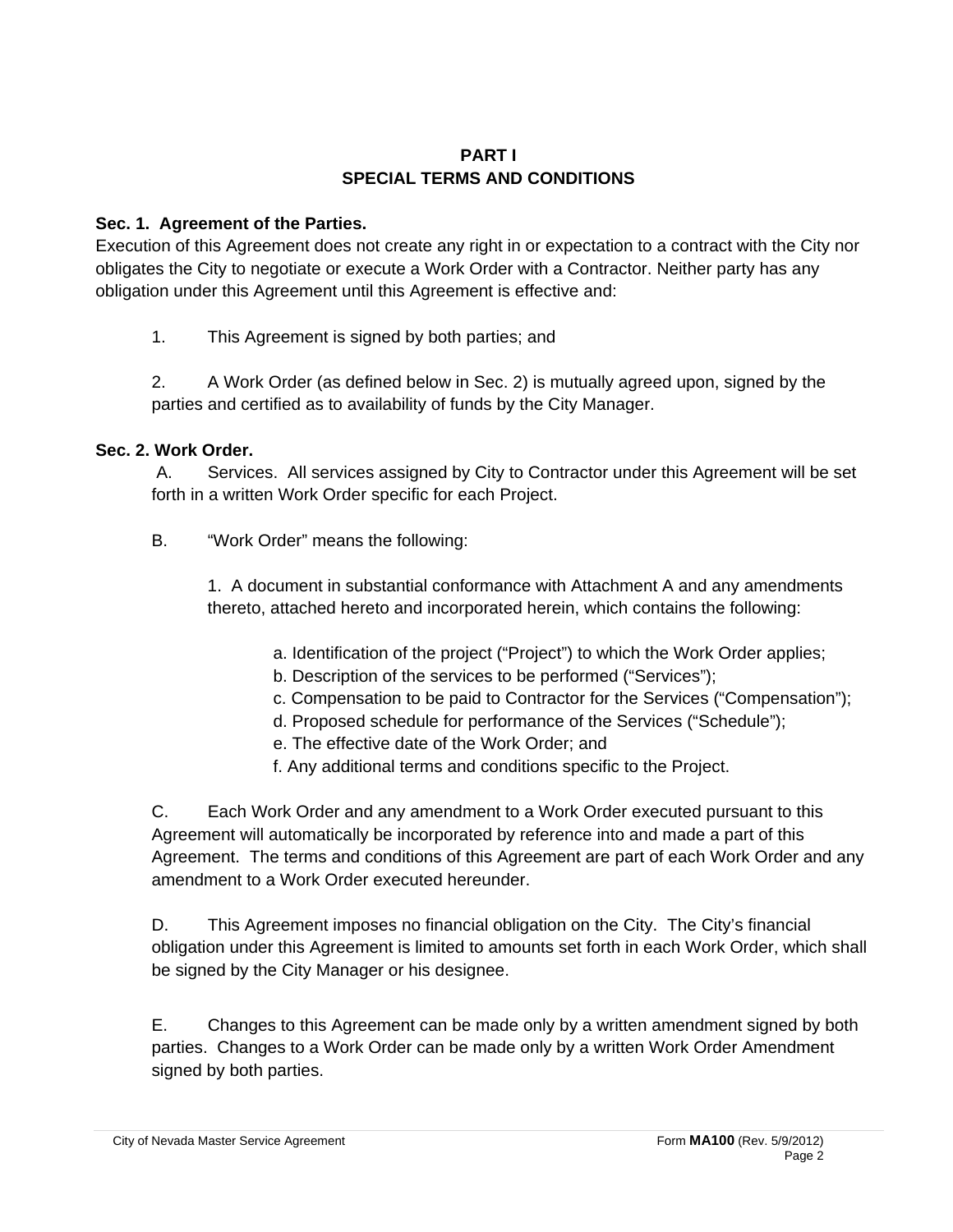F. It is a condition precedent to payment of any invoice from Contractor for services provided under a Work Order that Contractor is in compliance with, and not in breach or default of all terms, covenants and conditions of this Master Agreement and the applicable Work Order. If damages are sustained by City as a result of breach or default by Contractor, City may withhold payment(s) to Contractor for the purpose of set-off until such time as the exact amount of damages due City from Contractor may be determined. No request for payment will be processed unless the request is in proper form, correctly computed and is approved as payable in accordance with the Work Order and this Master Agreement. City is not liable for any obligation incurred by Contractor except as approved under the provisions of the Work Order and this Master Agreement.

## **Sec. 3. Contractor's Responsibilities**

A. Contractor shall designate a project manager for the performance of the service.

B. Contractor shall perform the services as an independent contractor and not as City's agent or employee. Contractor shall be solely responsible for the compensation, benefits, contributions and taxes, if any, of its employees and agents

C. The standard of care applicable to Contractor's services will be the degree of skill and diligence normally employed by professionals performing the same or similar services. Contractor shall re-perform any services not meeting this standard without additional compensation.

D. If the Scope of Services performed by Contractor under this Agreement includes construction administration, then Contractor shall perform such additional Works set forth in the General Conditions of the City's construction contract and comply with the limitations set forth in the General Conditions, except as otherwise amended.

## **Sec. 4. Responsibilities of City. City shall:**

 A. Make available to Contractor existing records, maps, plans and other data possessed by City when such are necessary, advisable or helpful to Contractor in the completion of the work under this Agreement.

B. If required or upon recommendation of Contractor, retains the services of a soils/geotechnical consultant.

C. Designate in writing a person to act as City representative with respect to the work to be performed pursuant to each Work Order; with such person having complete authority to transmit instructions, receive information, interpret and define City's policies and decisions with respect to the materials, equipment elements and systems pertinent to the work covered by a Work Order, and the responsibility to be available to inspect and review the work and to consult with Contractor at any reasonable time.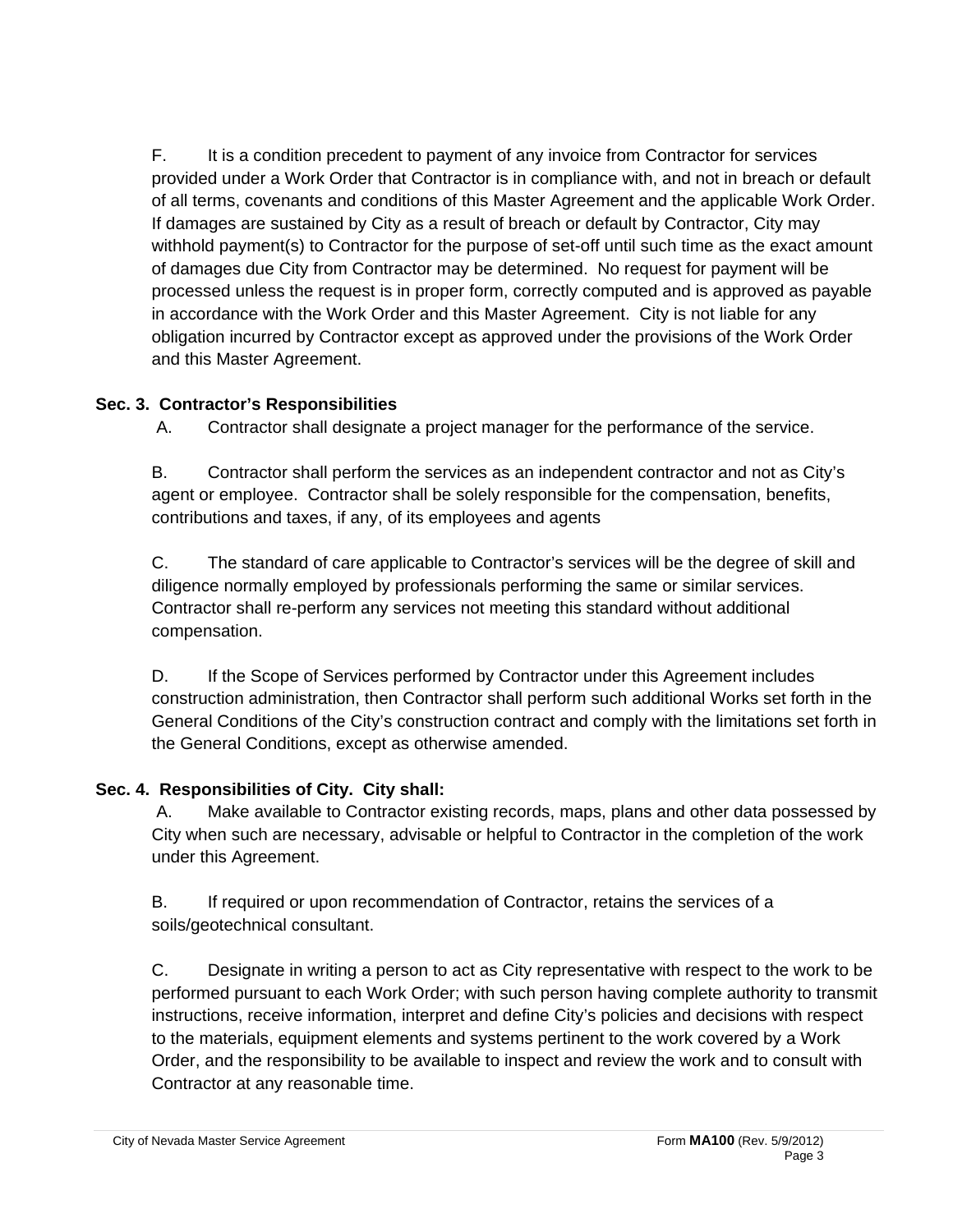D. If the Scope of Services performed by Contractor under this Agreement includes construction administration, City will notify Contractor of any modifications to the City's General Conditions.

## **Sec. 5. City's Rights.**

 A. City shall have the right to inspect and review the work being done and to consult with Contractor at any reasonable time. Conferences will be held at the request of City or Contractor.

B. If the City determines it to be in the best interest of any Project, the Contractor shall replace the project manager or any other employee of the Contractor, Contractor's sub consultant, suppliers or other persons or organizations performing or furnishing any of the work on the Project

## **Sec. 6. Merger.**

This Master Agreement consists of two (2) parts, Part I Special Terms and Conditions (including any Attachments, Work Order or other incorporated documents) and Part II Standard Terms and Conditions. This Agreement, including any Attachments, Work Order(s) and incorporated documents, constitutes the entire agreement between City and Contractor with respect to this subject matter.

## **Sec. 7. Conflict Between Agreement Parts.**

In the event of any conflict or ambiguity between Part I Special Terms and Conditions and Part II Standard Terms and Conditions of this Agreement, Part I will be controlling.

### **Sec. 8. Term of Agreement.**

 A. This Agreement shall be effective for a period of one (1) year and shall automatically continue year to year unless one of the following conditions occur: (1) the City sends notice to Contractor that the Agreement is terminated; or (2) the parties sign a new Master Agreement for Contractors that supersedes this Agreement.

B. The City Manager or his designee is authorized to enter into an amendment document to extend the term and/or time for performance of this Agreement and any Work Order.

C. In the event of the expiration or partial termination of this Agreement, Contractor shall, unless otherwise directed by City, complete its performance of any outstanding Work Order(s) then pending in accordance with the terms and conditions of such Work Order(s) and this Agreement. In such case, the specifications, terms and conditions of the Work Order(s) and this Agreement shall be deemed to have survived the expiration of this Agreement with respect to such Work Order(s) until such time as the Work Order(s) are completed.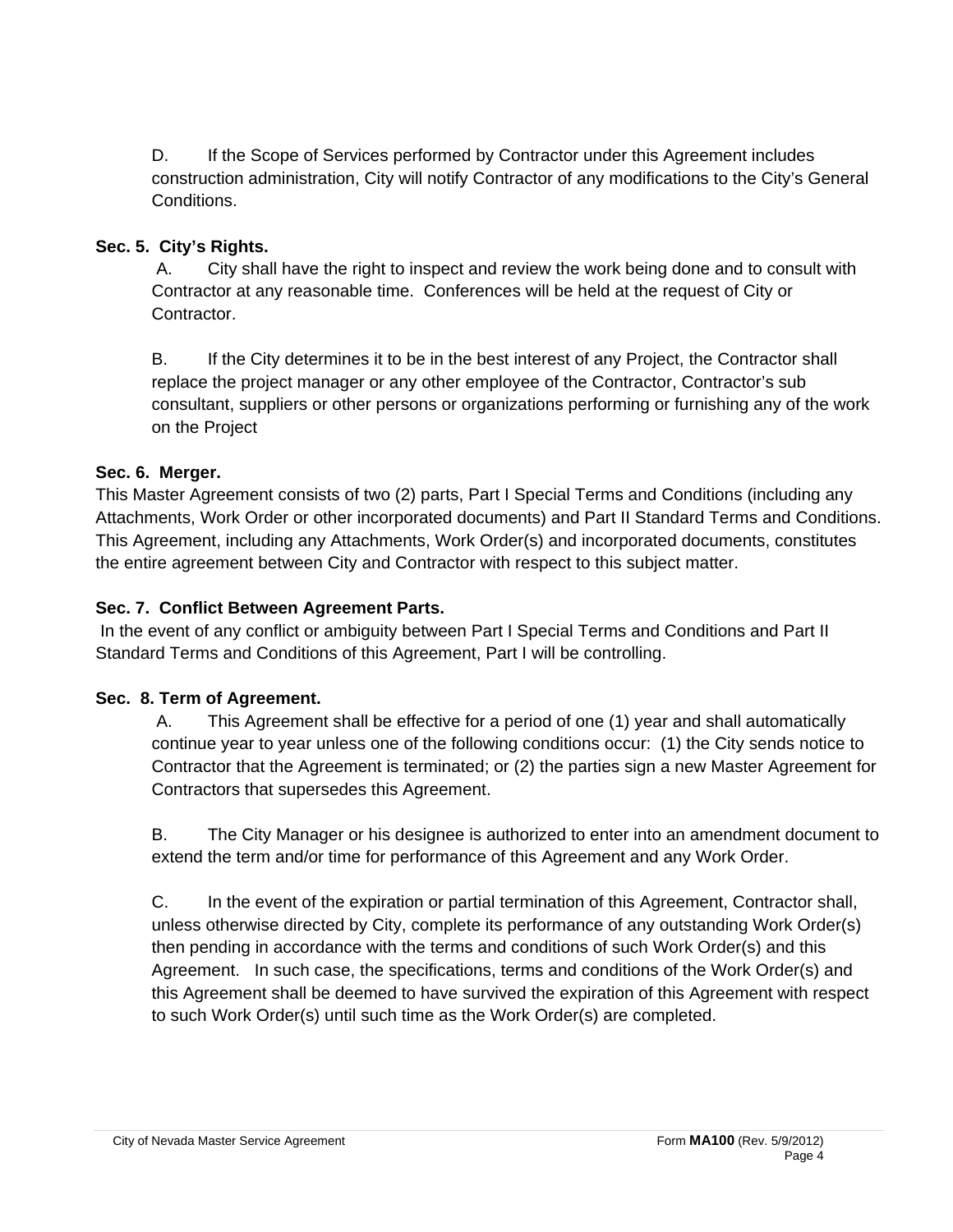#### **Sec. 9. Notices**.

All notices required by this Agreement shall be in writing sent by regular U.S. mail, postage prepaid or commercial overnight courier to the following:

City of Nevada Master Agreement JD Kehrman, City Manager 110 South Ash Nevada, Missouri 64772

Phone: (417)-448-2700 Facsimile: (417)-448-2707 E-mail: JDkehrman@nevadamo.org

All notices are effective on the date mailed or deposited with courier.

**Sec. 10. Attachments to Part I.** The following documents are Attachments to Part I of this Agreement and are attached hereto and incorporated herein by this reference:

**ATTACHMENT A** Standard Work Order Form **ATTACHMENT B** Scope of Services

**Sec. 11. Documents Incorporated by Reference.** The following documents are not attached to this Agreement but are incorporated into and made a part of this Agreement by this reference:

All Work Orders entered into pursuant to this Agreement. All amendments to any Work Order entered into pursuant to this Agreement.

### **THIS AGREEMENT CONTAINS INDEMNIFICATION PROVISIONS**

**CONTRACTOR CITY OF NEVADA, MISSOURI**

I hereby certify that I have authority to execute this contract on behalf of Contractor

| (Affix Corporate Seal) |  |
|------------------------|--|

City of Nevada Master Service Agreement Form **MA100** (Rev. 5/9/2012)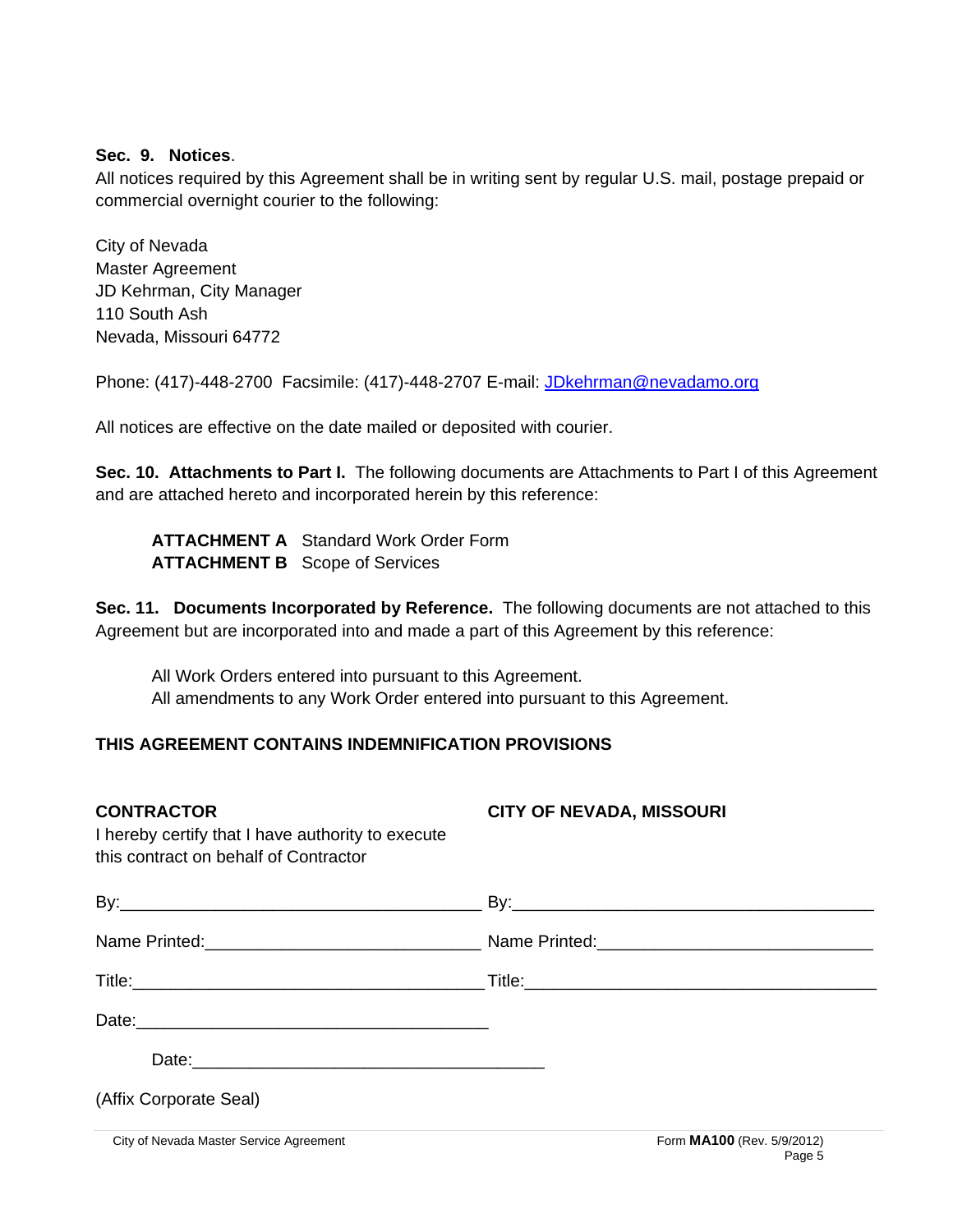This Page Intentionally Left Blank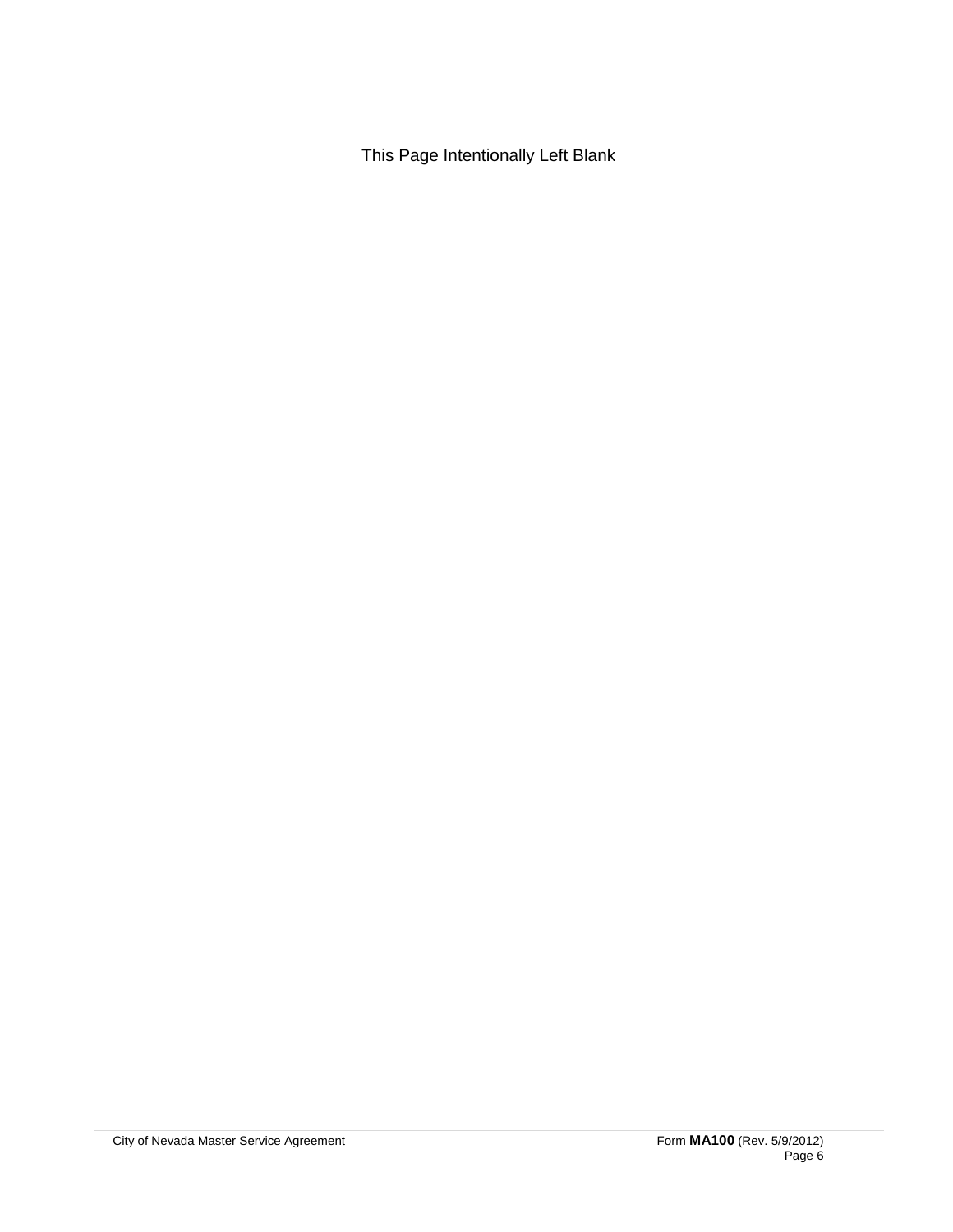#### **PART II**

#### **STANDARD TERMS AND CONDITIONS**

#### **Sec. 1. General Indemnification.**

A. For purposes of this Section 1 only, the following terms shall have the meanings listed:

1. **Claims** means all claims, damages, liability, losses, costs and expenses, court costs and reasonable attorneys' fees, including attorneys' fees incurred by the City in the enforcement of this indemnity obligation.

2. **Design Professional's Agents** means Design Professional's officers, employees, subcontractors, subconsultants, successors, assigns, invitees, and other agents.

3. **City** means City, its Program Manager/Construction Advisor and any of their agents, officials, officers and employees.

B. Design Professional's obligations under this Section with respect to indemnification for acts or omissions, including negligence, of City shall be limited to the coverage and limits of General (not Professional) Liability insurance that Design Professional is required to procure and maintain under this Agreement. Design Professional affirms that it has had the opportunity to recover the costs of the liability insurance required in this Agreement in its contract price.

C. Design Professional shall defend, indemnify and hold harmless City from and against all Claims arising out of or resulting from all acts or omissions in connection with this Agreement caused in whole or in part by Design Professional or Design Professional's Agents, regardless of whether or not caused in part by an act or omission, including negligence, of City. Design

Professional is not obligated under this Section to indemnify City for the sole negligence of City.

D. Nothing in this section shall apply to indemnification for professional negligence which is specified in a separate provision of this Agreement.

E. In no event shall the language in this section constitute or be construed as a waiver or limitation of the City's rights or defenses with regard to sovereign immunity, governmental immunity, or other official immunities and protections as provided by the federal and state constitutions or by law.

## **Sec. 2. Indemnification for Professional Negligence.**

Design Professional shall indemnify, and hold harmless City and any of its agencies, officials, officers, or employees from and against all claims, damages, liability, losses, costs, and expenses, including court costs and reasonable attorneys' fees, to the extent caused by any negligent acts, errors, or omissions of the Design Professional, its officers, employees, subconsultants, subcontractors, successors, assigns, invitees and other agents, in the performance of professional services under this Agreement. Design Professional is not obligated under this Section to indemnify City for the negligent acts of City or any of its agencies, officials, officers, or employees.

### **Sec 3. Insurance.**

A. Design Professional shall procure and maintain in effect throughout the duration of this Agreement, and for a period of two (2) years thereafter, insurance coverage not less than the types and amounts specified below. In the event that additional insurance, not specified herein, is required during the term of this Agreement,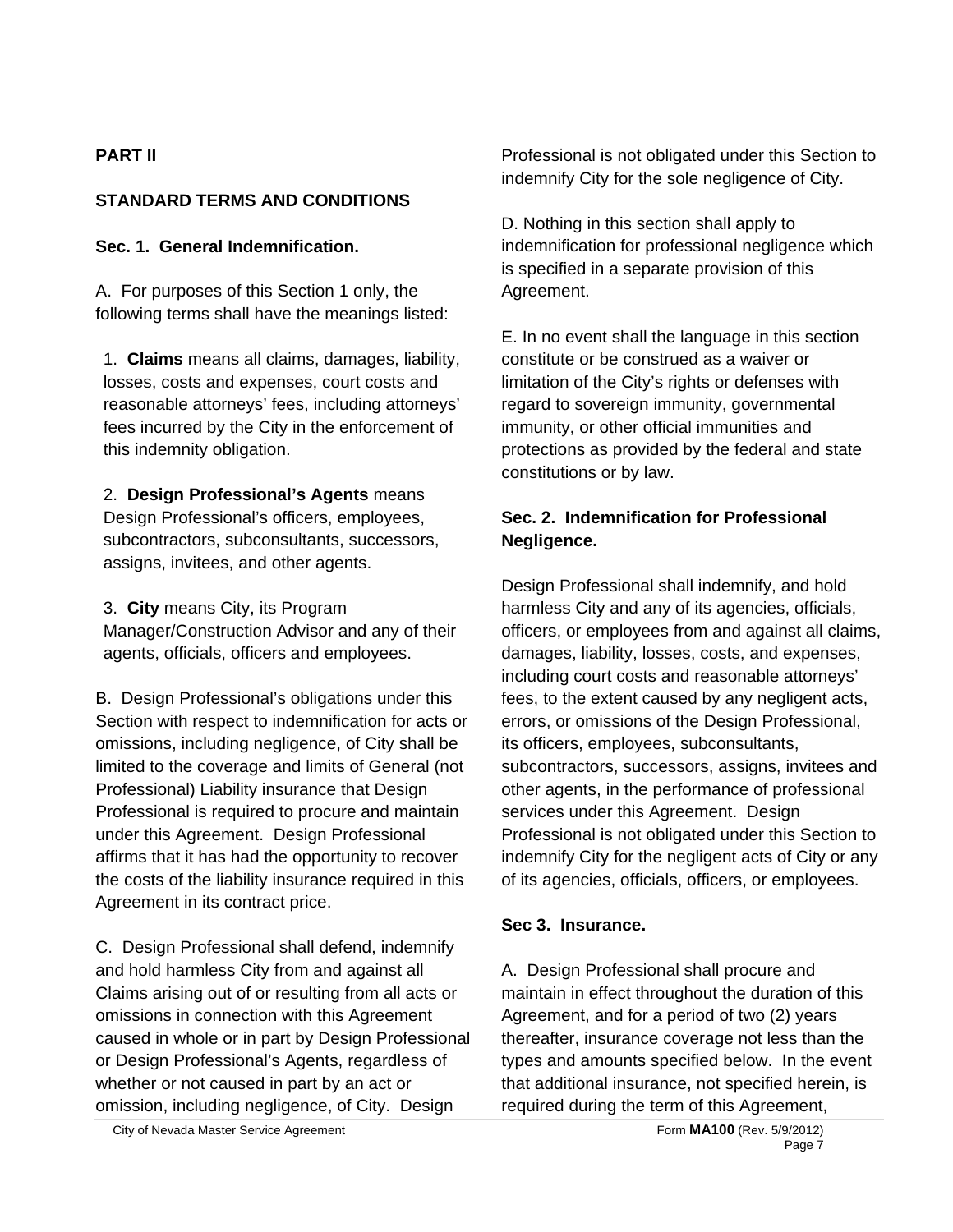Design Professional shall supply such insurance at City's cost. Policies containing a Self-Insured Retention are unacceptable to City unless City approves in writing the Design Professional Self-Insured Retention.

1. Commercial General Liability Insurance: with limits of \$2,000,000 per occurrence. The policy shall be written or endorsed to include the following provisions:

a. Severability of Interests Coverage applying to Additional Insured

b. Per Project Aggregate Liability Limit or, where not available, the aggregate limit shall be \$2,000,000

c. No Contractual Liability Limitation Endorsement

2. Worker's Compensation Insurance: as required by Missouri State Statute Chapter 287 RSMo.

3. Professional Liability Insurance with limits Per Claim/Annual Aggregate of \$2,000,000.

B. The polices listed above may not be canceled until after thirty (30) days written notice of cancellation to City, ten (10) days in the event of nonpayment of premium. The Commercial General Liability Insurance specified above shall provide that City and its agencies, officials, officers, and employees, while acting within the scope of their authority, will be named as additional insureds for the services performed under this Agreement. Design Professional shall provide to City at execution of this Agreement a certificate of insurance showing all required endorsements and additional insureds.

C. Regardless of any approval by City, it is the

responsibility of Design Professional to maintain the required insurance coverage in force at all times; its failure to do so will not relieve it of any contractual obligation or responsibility. In the event of Design Professional's failure to maintain the required insurance in effect, City may order Design Professional to immediately stop work, and upon ten (10) days notice an opportunity to cure, may pursue its remedies for breach of this Agreement as provided for herein and by law.

D. In no event shall the language in this Section constitute or be construed as a waiver or limitation of the City's rights or defenses with regard to sovereign immunity, governmental immunity, or other official immunities and protections as provided by the federal and state constitutions or by law.

### **Sec. 4. Design Standards and Endorsement.**

A. Except as otherwise directed in writing by City, in the performance of services under this Agreement, Design Professional shall comply with all design standards required by federal, state, local laws or codes.

B. Design Professional shall use all design standards recognized and used in the industry in the performance of services under this agreement. Design Professional shall endorse all plans and specifications, or estimates, and engineering data furnished under this Agreement if prepared by Design Professional. All subcontractors as appropriate shall endorse their respective plans and specifications, or estimates, and engineering data furnished for the Plan or Project.

C. Design Professional shall monitor quality assurance for their design services and shall revise the design and plans at their own expense in case of error or oversight in design by Design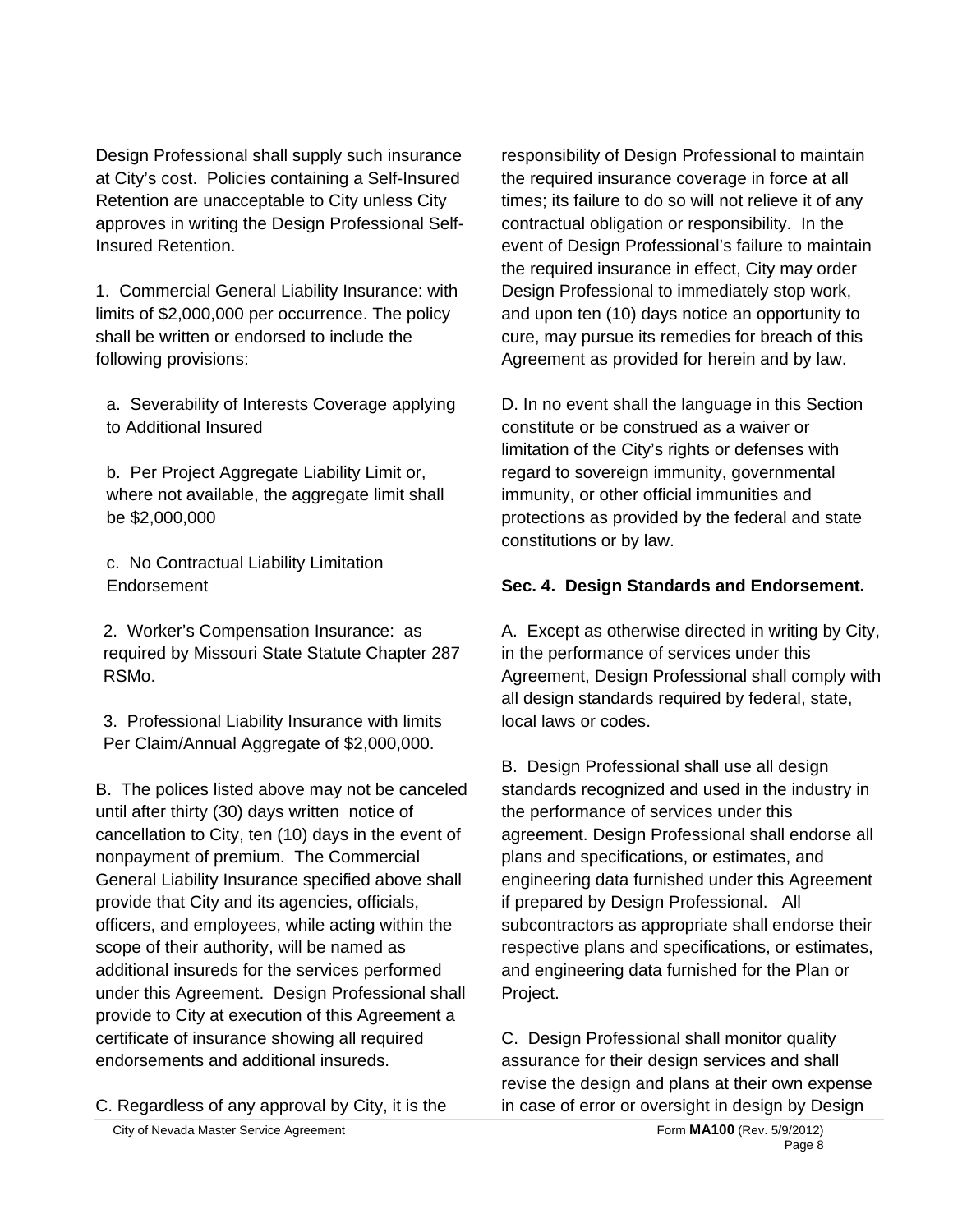Professional or any subcontractor to Design Professional.

### **Sec. 5. Copyright and Ownership of Documents.**

Design Professional shall on its behalf and on behalf of its employees and agents, promptly communicate and disclose to City all computer programs, documentation, software and other copyrightable works and all discoveries, improvements and inventions conceived, reduced to practice or made by Design Professionals or its agents, whether solely or jointly with others, during the term of this Agreement resulting from or related to any work Design Professional or its agents may do on behalf of City or at its request. All inventions and copyrightable works that Design Professional is obligated to disclose shall be and remain entirely the property of City. It is agreed that all inventions and copyrightable works are works made for hire and shall be the exclusive property of City. Design Professional hereby assigns to City any rights it may have in such copyrightable works. Design Professional shall cooperate with City in obtaining any copyrights or patents.

B. Original documents, including plans, specifications, reports, maps, models and renderings, including electronic media, prepared or obtained under the terms of this Agreement shall be delivered to and become the property of City and basic survey notes, diaries, sketches, charts, computations and other data shall be made available upon request by City without restriction or limitation of their use. There shall be no legal limitations upon City in the subsequent use of the documents or ideas developed in the documents. In the event that any of the documents are reused by City, the nameplates or other identification to the Design Professional will be removed and the Design Professional will be

released of subsequent liabilities. In the event that any of the design drawings are reused or modified by City, the name plates or other identification to the Design Professional will be removed.

#### **Sec. 6. Compliance with Laws.**

Design Professional shall comply with all federal, state and local laws, ordinances and regulations applicable to the work and this Agreement.

#### **Sec. 7. Termination for Convenience.**

A. City may, at any time upon ten (10) days notice to Design Professional specifying the effective date of termination, terminate this Agreement, in whole or in part. If this Agreement is terminated by City, City shall be liable only for payment for services rendered before the effective date of termination. Design Professional shall prepare an accounting of the services performed and money spent by Design Professional up to the effective date of termination and shall return to City any remaining sums within thirty (30) days of such date.

B. If this Agreement is terminated prior to Design Professional's completion of services, all work or materials prepared or obtained by Design Professional pursuant to this Agreement shall become City's property.

C. If this Agreement is terminated prior to Design Professional's completion of the services to be performed hereunder, Design Professional shall return to City and sums paid in advance by City for services that would otherwise have had to be rendered between the effective date of termination and the original ending date of the Agreement. Design Professional shall prepare an accounting of the services performed and money spent by Design Professional up to the effective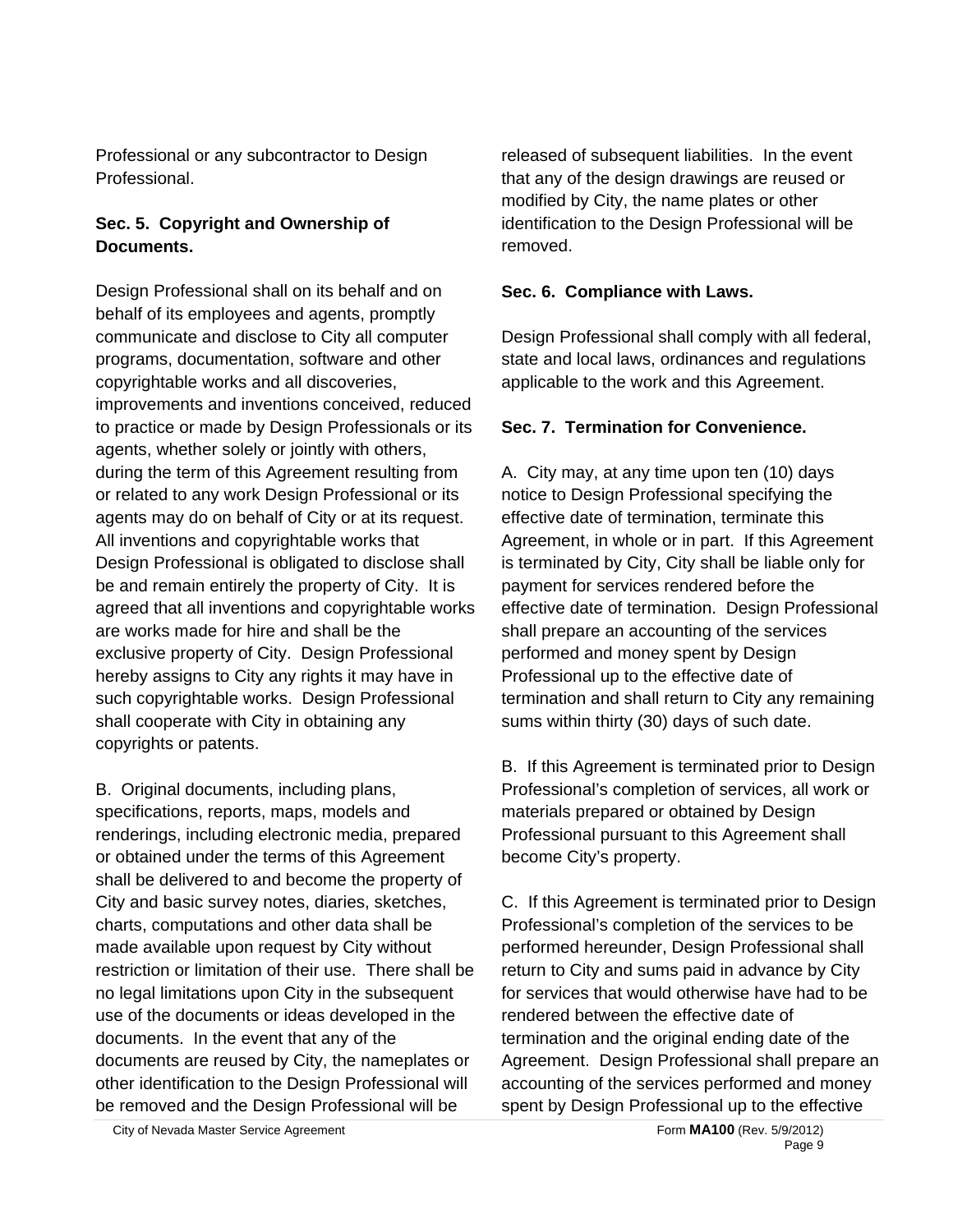date of termination and shall return to City any remaining sums within thirty (30) days of such date.

## **Sec. 8. Default and Remedies.**

If Design Professional shall be in default or breach of any provision of this Agreement, City may terminate this Agreement, suspend City's performance, withhold payment or invoke any other legal or equitable remedy after giving Design Professional notice and opportunity to correct such default or breach.

## **Sec. 9. Waiver.**

Waiver by City of any term, covenant, or condition hereof shall not operate as a waiver of any subsequent breach of the same or of any term, covenant or condition. No term, covenant, or condition of this Agreement can be waived except by written consent of City, and forbearance or indulgence by City in any regard whatsoever shall not constitute a waiver of same to be performed by Design Professional to which the same may apply and, until complete performance by Design Professional of the term, covenant or condition, City shall be entitled to invoke any remedy available to it under this Agreement or by law despite any such forbearance or indulgence.

## **Sec. 10. Acceptance.**

No payment made under this Agreement shall be proof of satisfactory performance of the Agreement, either wholly or in part, and no payment shall be construed as acceptance of deficient or unsatisfactory work.

## **Sec. 11. Modification.**

Unless stated otherwise in this Agreement, no provision of this Agreement may be waived,

modified or amended except in writing signed by City.

## **Sec. 12. Headings; Construction of Agreement.**

The headings of each section of this Agreement are for reference only. Unless the context of this Agreement clearly requires otherwise, all terms and words used herein, regardless of the number and gender in which used, shall be construed to include any other number, singular or plural, or any other gender, masculine, feminine or neuter, the same as if such words had been fully and properly written in that number or gender.

## **Sec. 13. Severability of Provisions.**

Except as specifically provided in this Agreement, all of the provisions of this Agreement shall be severable. In the event that any provision of this Agreement is found by a court of competent jurisdiction to be unconstitutional or unlawful, the remaining provisions of this Agreement shall be valid unless the court finds that the valid provisions of this Agreement are so essentially and inseparably connected with and so dependent upon the invalid provisions(s) that it cannot be presumed that the parties to this Agreement could have included the valid provisions without the invalid provision(s); or unless the court finds that the valid provisions, standing alone, are incapable of being performed in accordance with the intentions of the parties.

## **Sec. 14. Records.**

A. For purposes of this section:

1. "City" shall mean the City Manager, the City department administering this Contract and their delegates and agents.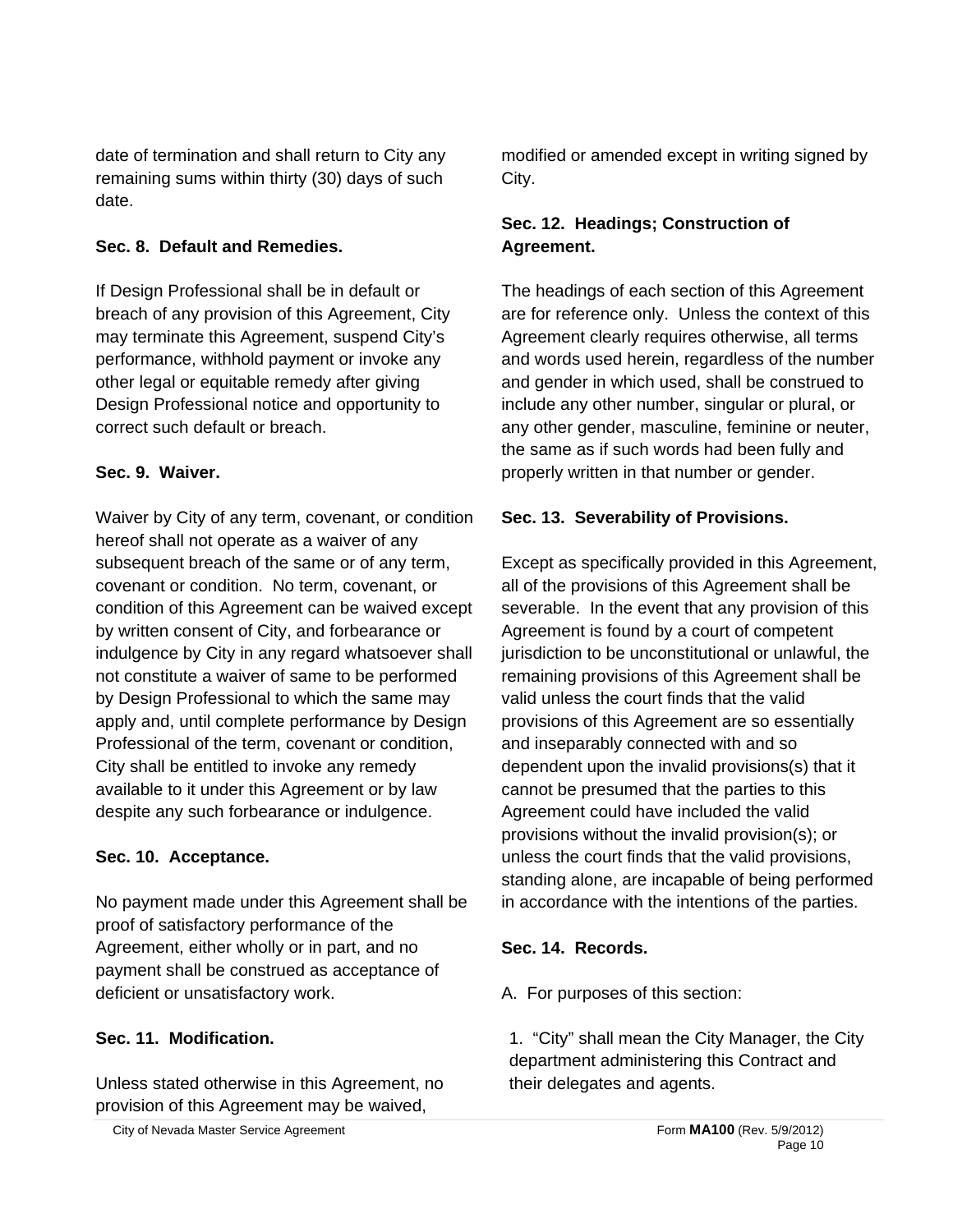2. "Record" shall mean any document, book, paper, photograph, map, sound recordings or other material, regardless of physical form or characteristics, made or received in connection with this Contract and all Contract amendments and renewals.

B. Design Professional shall maintain and retain all Record for a term of five (5) years that shall begin after the expiration or termination of this Contract and all Contract amendments. City shall have a right to examine or audit all Records and Design Professional shall provide access to City of all Records upon ten (10) days written notice from the City.

## **Sec. 15. Assignability and Subcontracting.**

A. Assignability. Design Professional shall not assign or transfer any part or all of Design Professional's obligation or interest in this Contract without prior written approval of City. If Design Professional shall assign or transfer any of its obligations or interests under this Contract without the City's prior written approval, it shall constitute a material breach of this Contract. This provision shall not prohibit Design Professional from subcontracting as otherwise provided for herein.

B. Subcontracting. Design Professional shall not subcontract any part or all of Design Professional's obligations or interests in this Contract unless the subcontractor has been identified in a format required by City. If Design Professional shall subcontract any part of Design Professional's obligations or interests under this Contract without having identified the subcontractor, it shall constitute a material breach of this Contract. The utilization of subcontractors shall not relieve Design Professional of any of its responsibilities under the Contract, and Design

Professional shall remain responsible to City for the negligent acts, errors, omissions or neglect of any subcontractor and of such subcontractor's officers, agents and employees. City shall have the right to reject, at any point during the term of this Contract, any subcontractor identified by Design Professional, and to require that any subcontractor cease working under this Contract**.** City's right shall be exercisable in its sole and subjective discretion. City shall not be obligated to pay or be liable for payment of any monies which may be due to any subcontractor. Design Professional shall include in any subcontract a requirement that the subcontractor comply with all requirements of this Contract in performing Design Professional's services hereunder.

## **Sec. 16. Conflicts of Interest.**

Design Professional certifies that no officer or employee of City has, or will have, a direct or indirect financial or personal interest in this Agreement, and that no officer or employee of City, or member of such officer's or employee's immediate family, either has negotiated, or has or will have an arrangement, concerning employment to perform services on behalf of Design Professional in this Agreement.

## **Sec. 17. Conflict of Interest - Certification.**

Design Professional certifies that Design Professional is not an expert witness for any party in litigation against the City at the time of the issuance of this Contract.

### **Sec. 18. Buy American Preference.**

It is the policy of the city that any manufactured goods or commodities used or supplied in the performance of any city Agreement or any subcontract hereto shall be manufactured or produced in the United States whenever possible.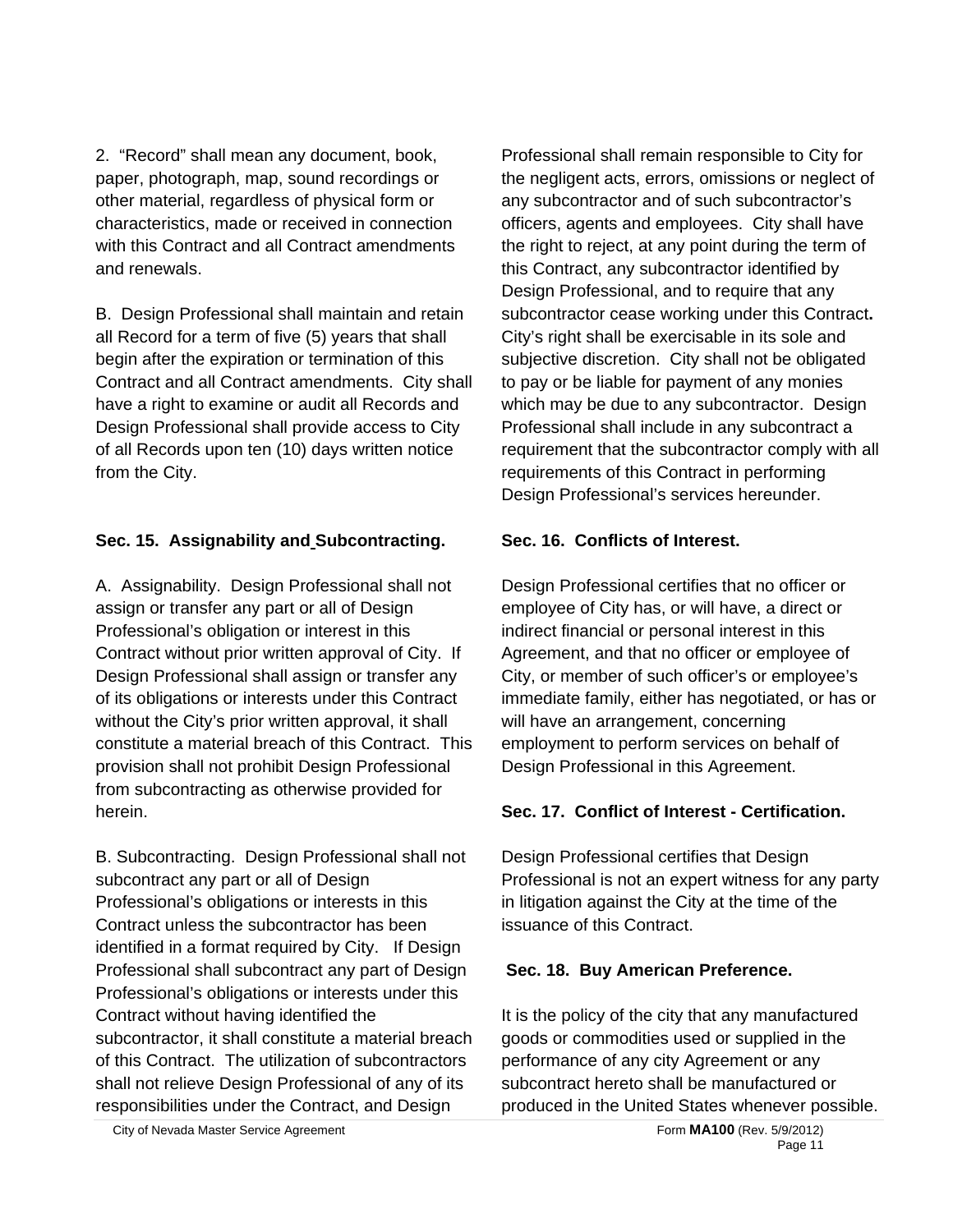## **Sec. 19. Independent Contractor.**

Design Professional is an independent contractor and is not City's agent. Design Professional has no authority to take any action or execute any documents on behalf of City.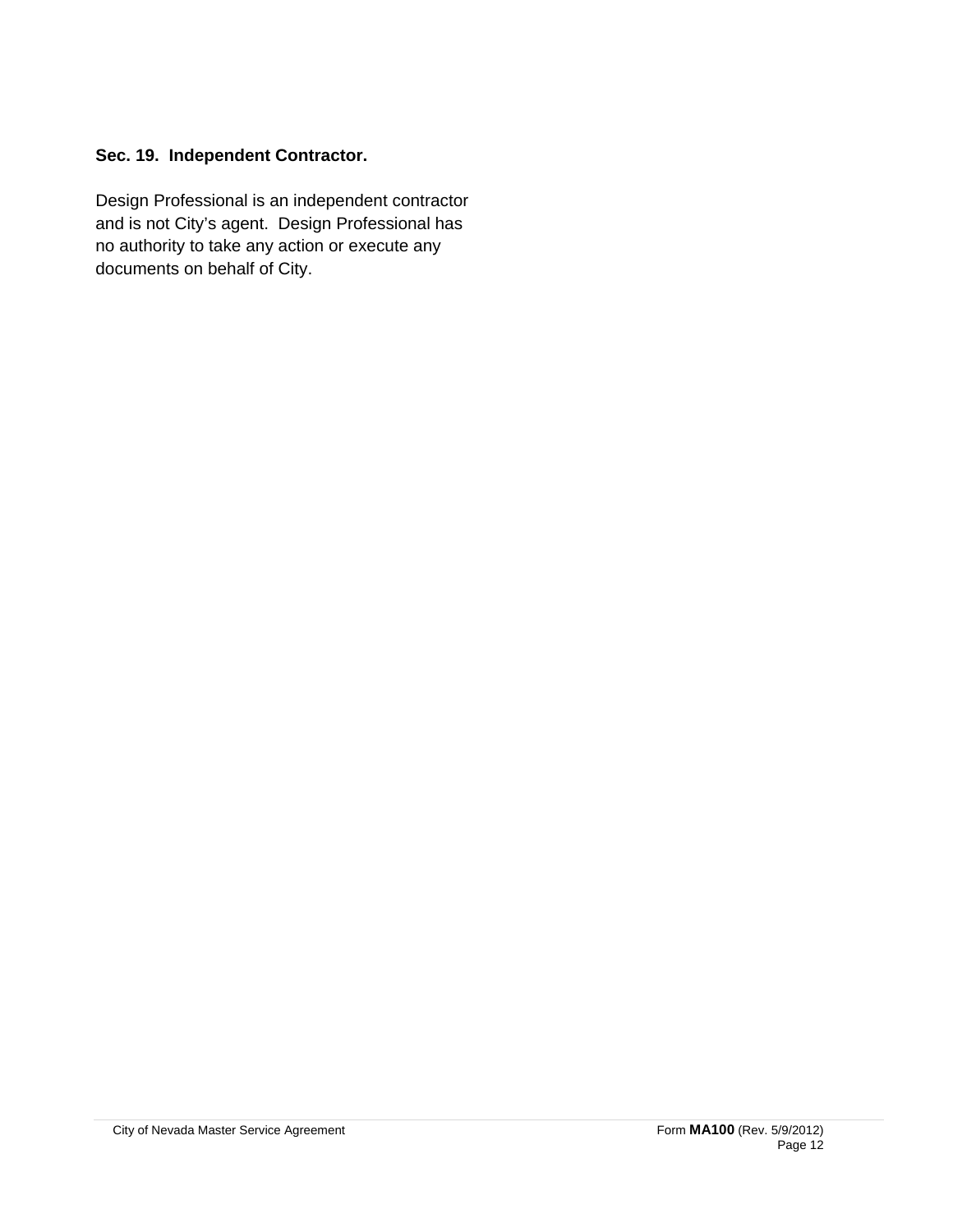## **ATTACHMENT A**

## STANDARD WORK ORDER FORM

|                      | WORK ORDER NO. FOR DESIGN PROFESSIONAL AND LAND SURVEYING SERVICES |
|----------------------|--------------------------------------------------------------------|
|                      |                                                                    |
| <b>PROJECT NAME:</b> |                                                                    |
| <b>PROJECT NO.</b>   | <u> 1980 - John Stein, Amerikaansk politiker (</u>                 |

This Work Order is made this \_\_\_\_\_\_ day of \_\_\_\_\_\_\_\_\_\_\_, 2012, by and between City of Nevada, Missouri, a home rule charter city of the State of Missouri, hereafter called City whose address is 110 S. Ash, Nevada, Missouri 64772 (City), and \_\_\_\_\_\_\_\_\_\_\_\_\_\_\_\_\_\_\_\_\_\_\_\_\_\_\_\_\_\_\_\_\_\_\_\_\_\_\_, (Contractor) pursuant to the terms and conditions set forth in the Master Agreement for Contractors executed between the parties on the day of  $\qquad \qquad$ , 2012, (Agreement), which incorporate this Work Order and any Amendments to this Work Order by reference.

1. The Work Order number, Project Name and Project Number shall be referenced in each invoice submitted by Contractor to City under this Work Order.

2. Contractor shall perform the following Scope of Services under this Work Order including time of performance for this Work Order:

A. Contractor shall perform the Scope of Services listed on **Attachment B**

3. Unless sooner terminated as provided in the Master Agreement, this Work Order shall remain in force until the City closes out this capital improvement project. The City Manager is authorized to enter into an amendment to extend the term of the Work Order and time of performance for this Work Order. Contractor shall meet the following Schedule for the Services:

4. The Maximum Compensation to be paid to Contractor for the performance of the Services under this Work Order is \$ The Superson Contractor shall be paid on the following basis:

5. Contractor shall provide the following deliverables under this Work Order:

6. Other terms and conditions of this Work Order are:

A. Provide project-specific liability insurance as required in Master Agreement.

7. Attachments to this Work Order: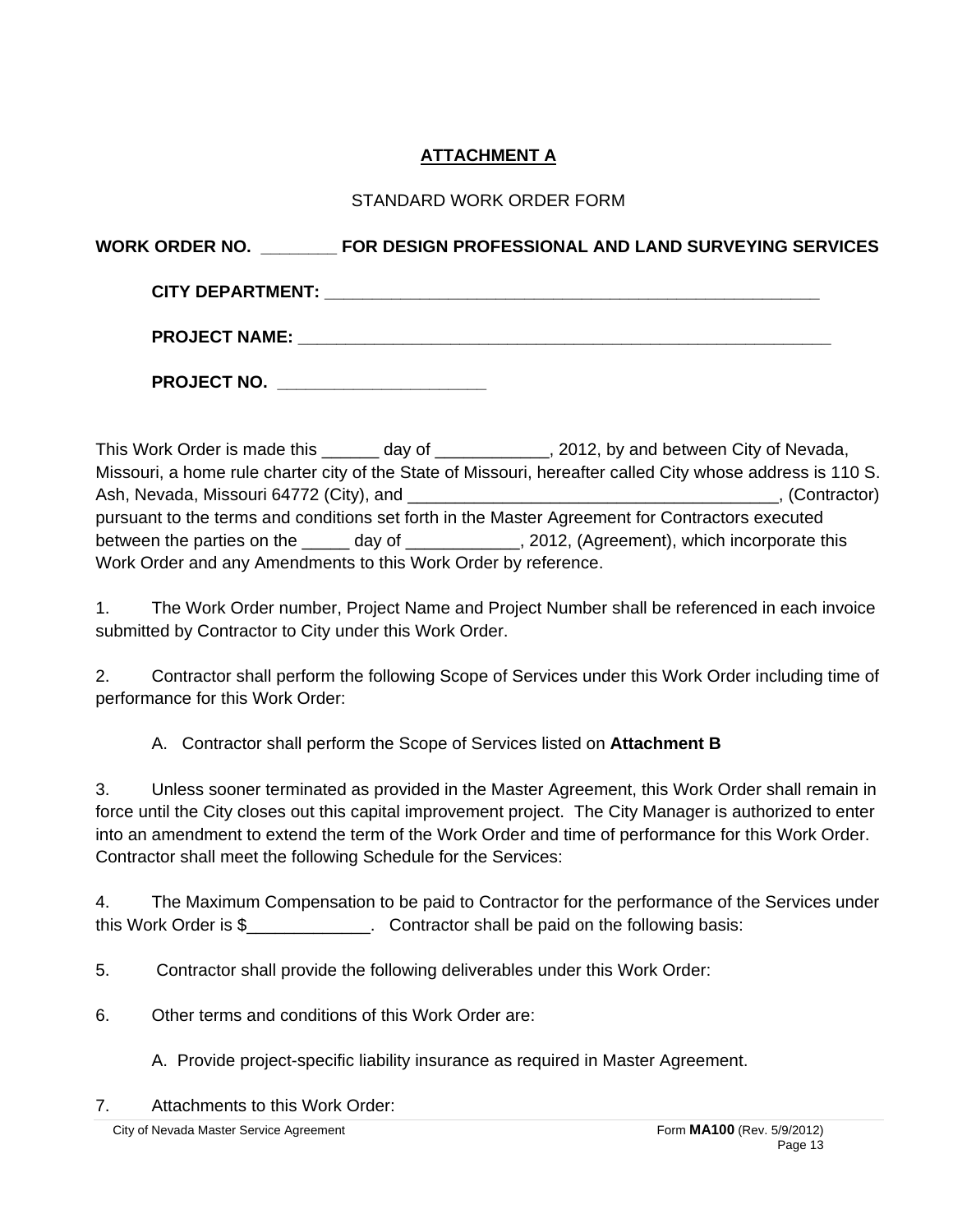| <b>CONTRACTOR</b>       | <b>CITY OF NEVADA, MISSOURI</b> |
|-------------------------|---------------------------------|
| Signature               | Signature                       |
| Name (Printed or Typed) | Name (Printed or Typed)         |
| Date                    | Date                            |